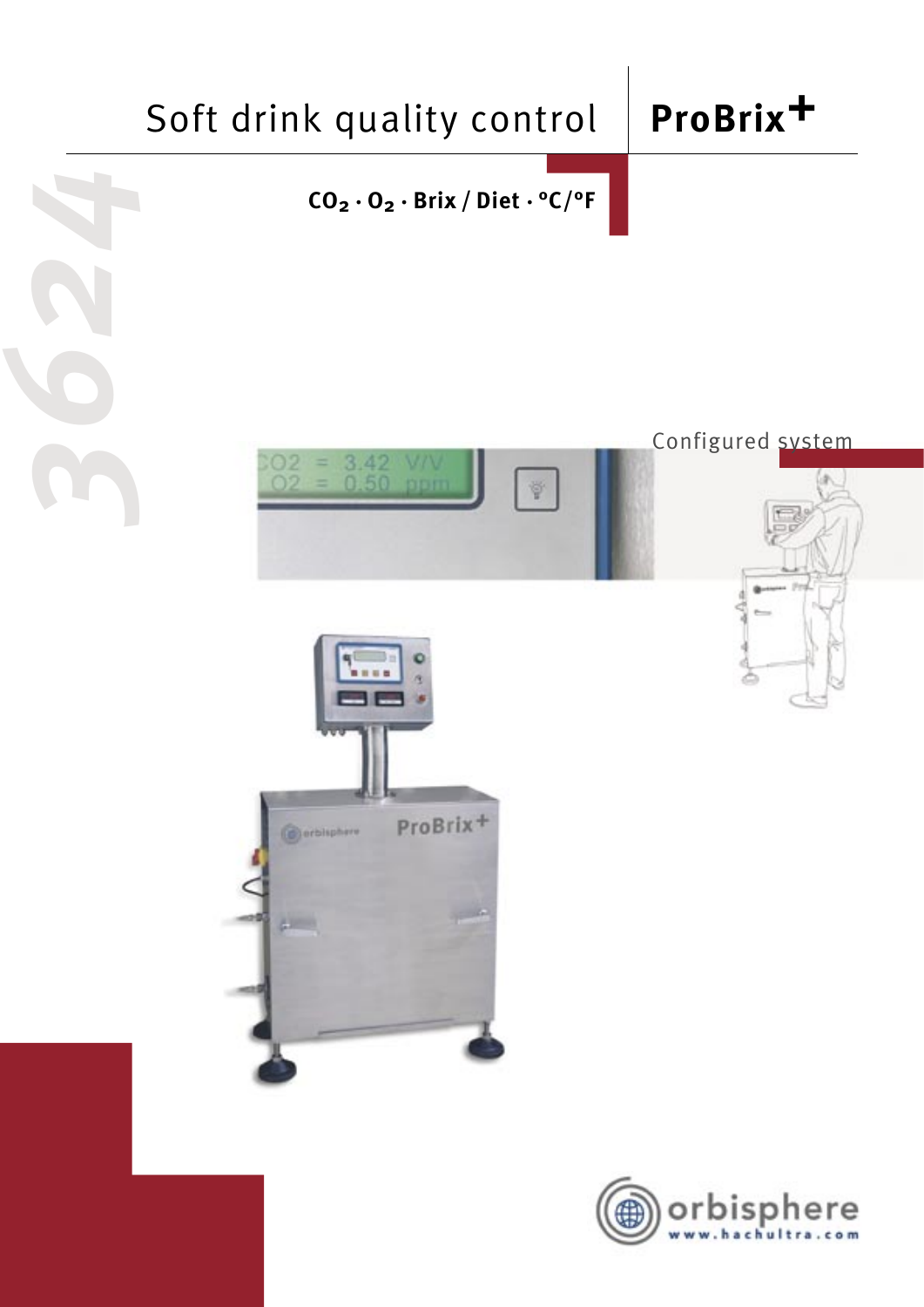# **ProBrix+ 3624**

### **Total Quality Control of your Production Process**

**Continuous product quality control:** The ProBrix<sup>+</sup> makes in-line measurements just before the filler, ensuring ultimate product quality.

**No more out-of-spec product:** Audible and visual alarms allow action to be taken before the product goes out of specification.

**Faster start up – Increased productivity:** Confirm your product's CO<sub>2</sub> and Brix levels within one minute of initial startup or changeover.

**Lower costs per case:** Reduce product and package waste by never filling a package with out-of-spec product.

**Fast return on investment:** ProBrix<sup>+</sup> customers confirm that the system paid for itself within a matter of months; and the cost savings and quality assurance continue year after year.

#### **Why choose the Orbisphere ProBrix+ ?**

#### It measures the actual CO2, not the total gas pressure.

Since there is always dissolved air in the product, determining CO2 by traditional total pressure methods will result in an over-estimation. The ProBrix+ uses a direct method for measuring dissolved CO2 that's not influenced by the presence of air.

#### It measures O2 (dissolved air).

Monitoring dissolved oxygen in your filling line helps you minimize foaming and increase filler speed. By measuring O2, we can calculate the effect of air on carbonation.



#### It compares actual CO2 to traditional CO2 measurement methods.

The system records and graphs both CO2 techniques, so you can report what's required today, as well as ensuring compatibility with future requirements.

#### It provides accurate diet analysis.

Sophisticated electronics compensate the density measurement for temperature variance, and for the presence of CO2 and O2.

#### It's backed by an experienced and innovative worldwide supplier of process analyzers.

That's why the ProBrix<sup>+</sup> is the analyzer preferred by many large soft drink bottlers.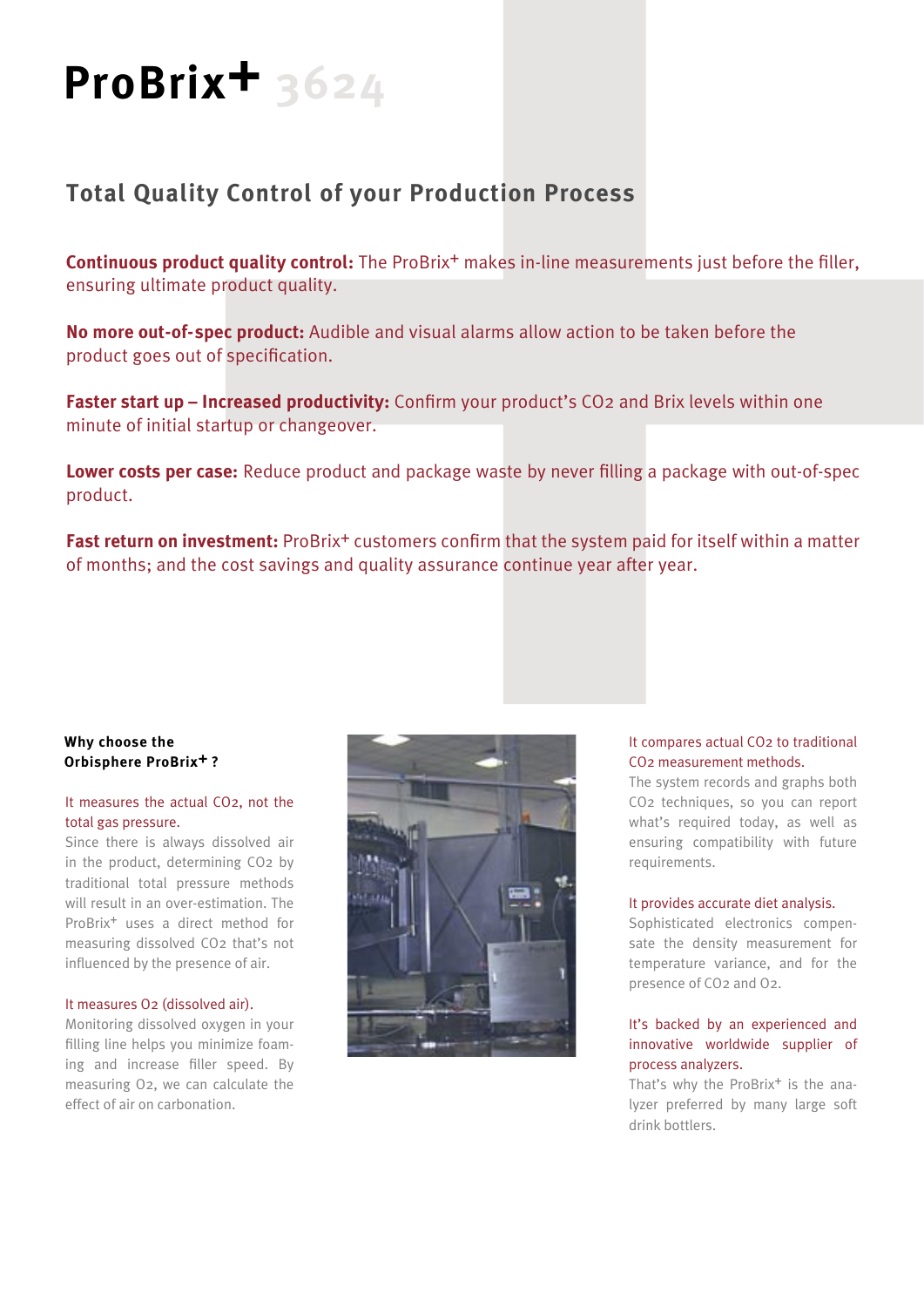## **In the plant**

#### **Simple Installation**

Flexible stainless steel lines and a choice of 115 or 230 VAC.

#### **Movable Display**

The "head" of the analyzer houses all the electronics. It can be turned 360° to give the filler operator a clear view or remotely mounted up to 30 meters away.

#### **Cleaning In Place**

Once connected the ProBrix<sup>+</sup> becomes an integral part of the line and the internal components are sanitized automatically during normal CIP operation.

#### **Stainless steel cabinet**

The cabinet provides an additional layer of protection to robust, waterproof internal components designed to be used in the filling line environment.

#### **Liquid detector**

The pump is switched on only when liquid is present.

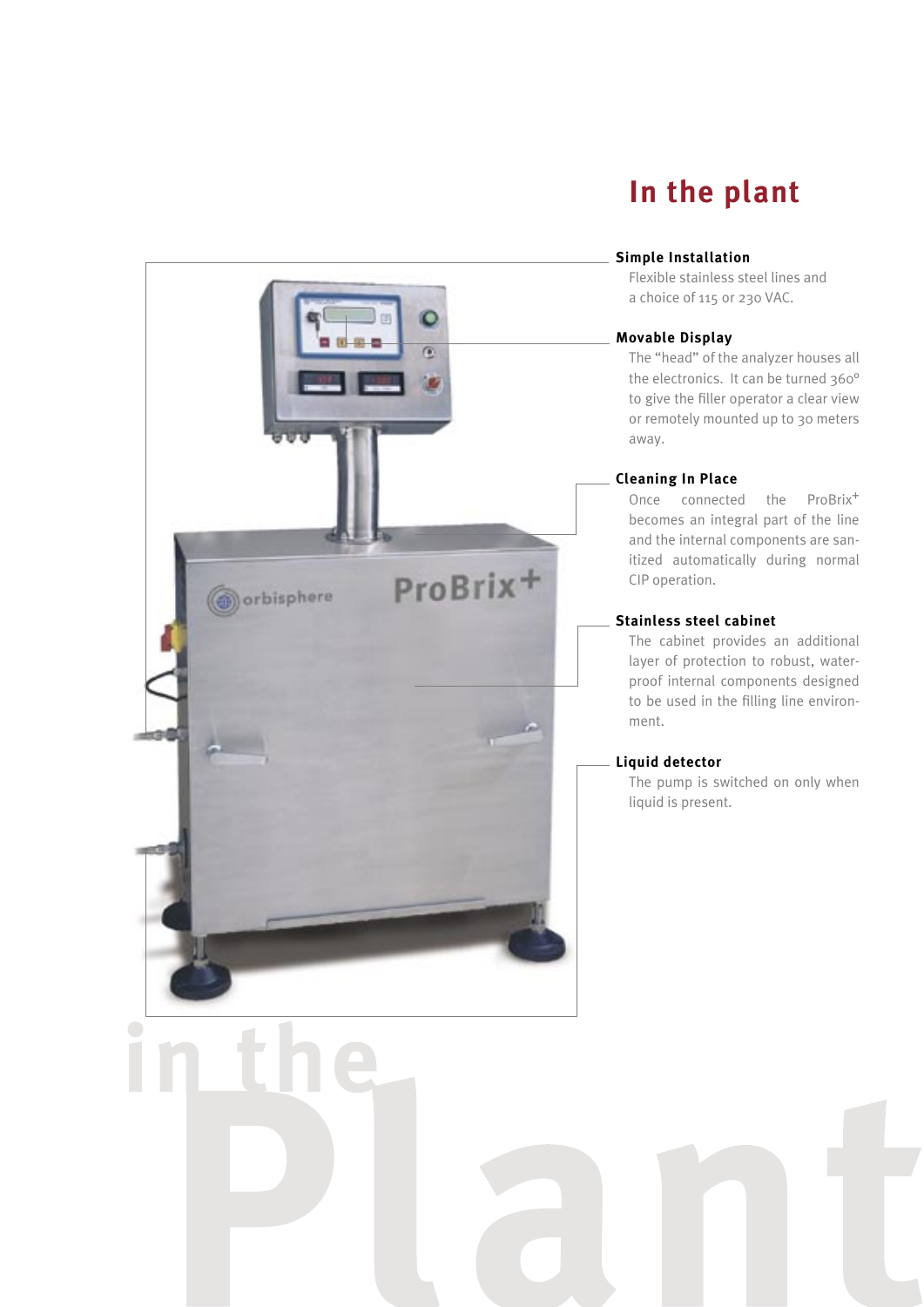## **The ProBrix+**

For the consumer, perceived sweetness, flavor and carbonation levels are the only criteria of taste that matter. And the only gas that contributes to the "feel" of the drink is CO2. By accurately measuring this gas, rather than the total of all the other gases present in the product, you ensure continued customer satisfaction.

Customer "low carbonation" complaints can be attributed directly to traditional "temperature/pressure" measurement methods. The ProBrix<sup>+</sup> is uniquely qualified to address this issue.

#### **Brix / Diet**

Orbisphere's ProBrix<sup>+</sup>uses the industry standard U-tube densitometer to measure Brix and Diet levels. A number of unique modifications ensure that the ProBrix<sup>+</sup> measures these key parameters more accurately than other in-line analyzers.

#### The density of a soft drink is influenced by three factors:

- The amount of syrup
- The product temperature
- Other dissolved gases

The product flows through the U-tube where its density is measured. At the same time temperature is measured both at the inlet and outlet of the U-tube. The product then passes through the CO2 and O2 sensors where these gases are measured.

Density is then compensated for the effects of CO2, O2, and the two temperature readings, eliminating any effect from temperature variation.

#### **CO2**

The measurement of CO2 has historically been made by the total pressure and temperature method. As its name implies the total pressure is measured, which is the sum of the pressures of all the gases in the product. If only CO2 is present this assumption will provide an accurate result. In practice, however, some air (O2 and N2) is always present, resulting in an overestimation of CO2 content.

Orbisphere's patented sensor measures CO2 selectively, and is not affected by air or any other gases. This sensor allows precise carbonation control ensuring specifications are met.

The ProBrix<sup>+</sup> also incorporates Orbisphere's world renowned O2 sensor which in combination with the CO2 sensor allows the total pressure to be calculated. By using these sensors in combination, comparisons can be made with traditional methods, yet ensuring product quality with today's technology.

The ProBrix<sup>+</sup> calculates total pressure from its component parts (CO2 and O2), giving you unparalleled control of your product quality.

The benefits of measuring specific gases also include:

- Monitoring the efficiency of de aeration systems
- Identifying leaks and air ingress
- More efficient filling due to reduced foaming
- More efficient CO2 injection at the carbo-cooler
- Improved product flavor and color stability through reduced oxidation.

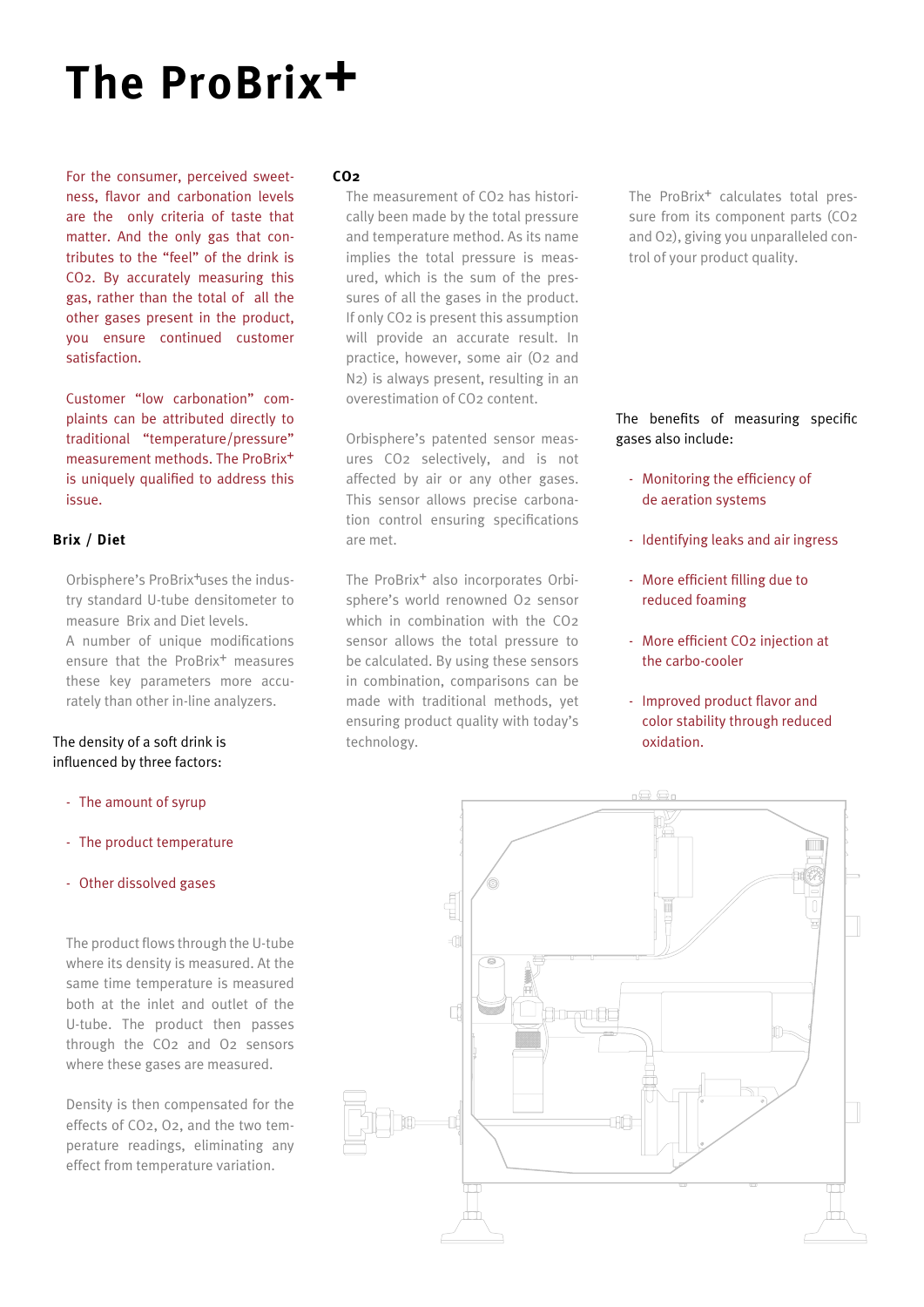

#### **Simple Design**

One main flow path, with the fewest moving parts in the industry, makes the ProBrix<sup>+</sup> the most reliable in-line instrument available.

#### **O2 Sensor**

Providing an industry benchmark for accuracy down to 1 ppb, the sensor is integrated within the sampling unit to measure O2 and calculate the effect of air on carbonation.

#### **CO2 Sensor**

The Orbisphere patented thermal conductivity sensor measures continuously the amount of dissolved CO2 in the product, unlike traditional "total temperature/pressure" measurements that are affected by the presence of air. A "total temperature/ pressure measurement" can also be displayed.

#### **Brix and Diet Sensor**

A U-Tube density meter measures the concentration of both Brix and Diet. As the product flows through the oscillating U-tube, the density is measured which allows the concentration of the Brix and Diet to be calculated. The CO2 and temperature data are utilized to increase the accuracy of this measurement.

#### **Temperature Sensor**

A solid-state sensor measures product temperature.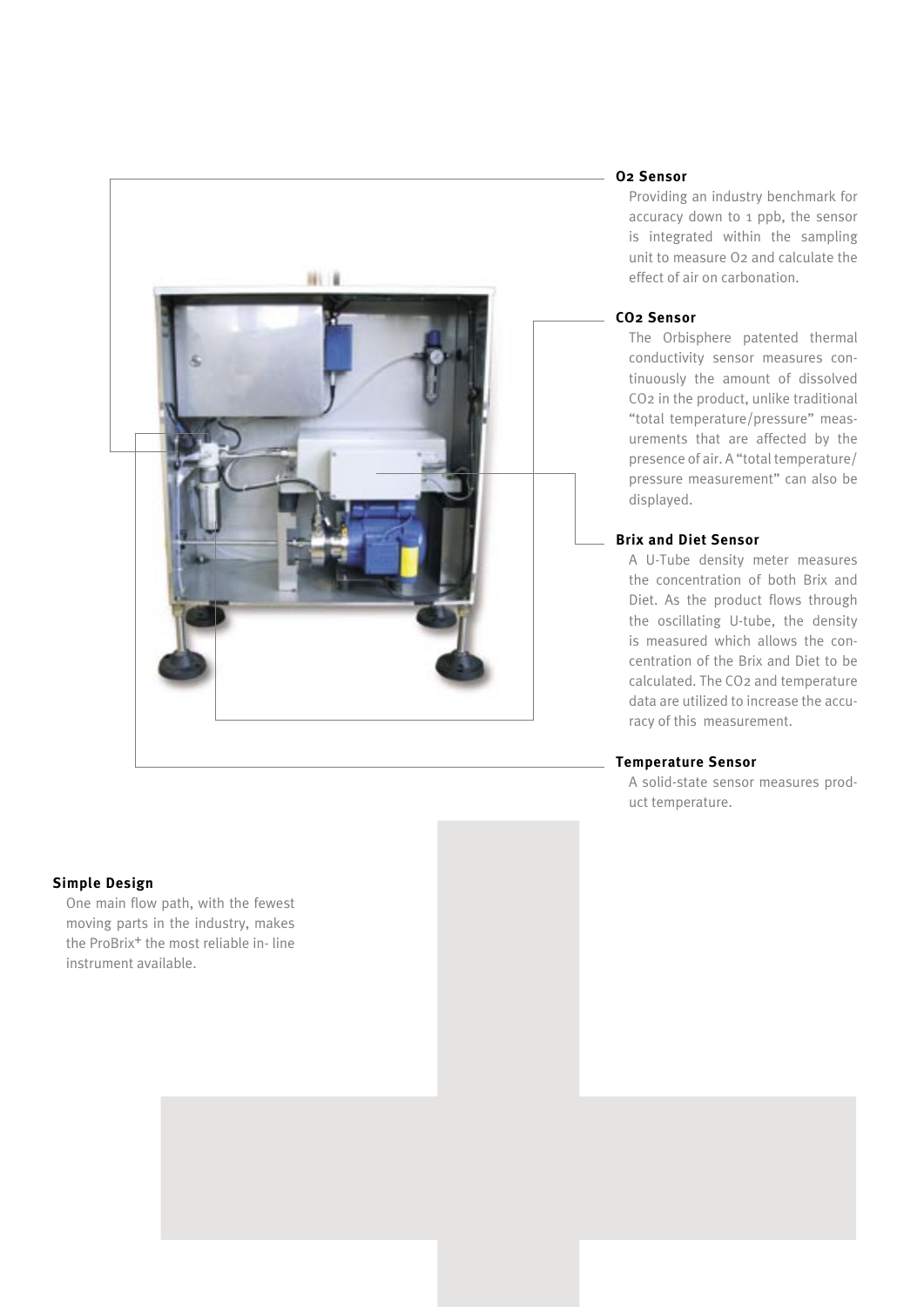## **In the lab**

#### **Personal Computer (PC)**

The Windows PC can be located up to 1000 meters from the ProBrix<sup>+</sup> in the plant.

#### **User friendly and flexible software**

Simple window menus make the software easy to use.

Up to 1000 products with their individual specifications can be stored in the software.

Displays both actual CO2 and total gas pressure, for comparison with historical methods.

Individual, audible alarms for upper and lower limits are specific to each product. These activate relays, which can be used to stop and start your filler line.

#### **Statistical software**

Data can be easily viewed by the Pro-Brix+ "PBViewer" program, included with the software suite. PBViewer shows every measurement for every product run in both text-based (tabular) and chart formats. Product run summaries, including averaging and time spent in and out of spec, are given in separate bar charts.

Diet Cola 工业工业 医抗原性病毒性血管血管综合征 医血管血管 i.

The Windows environment allows you full access to the data for use in your own reports.



Statistics window gives useful averaging information, to determine how much of a run was actually in spec.



A Windows PC, running the ProBrix program suite, provides complete control over your process line from inside the lab.

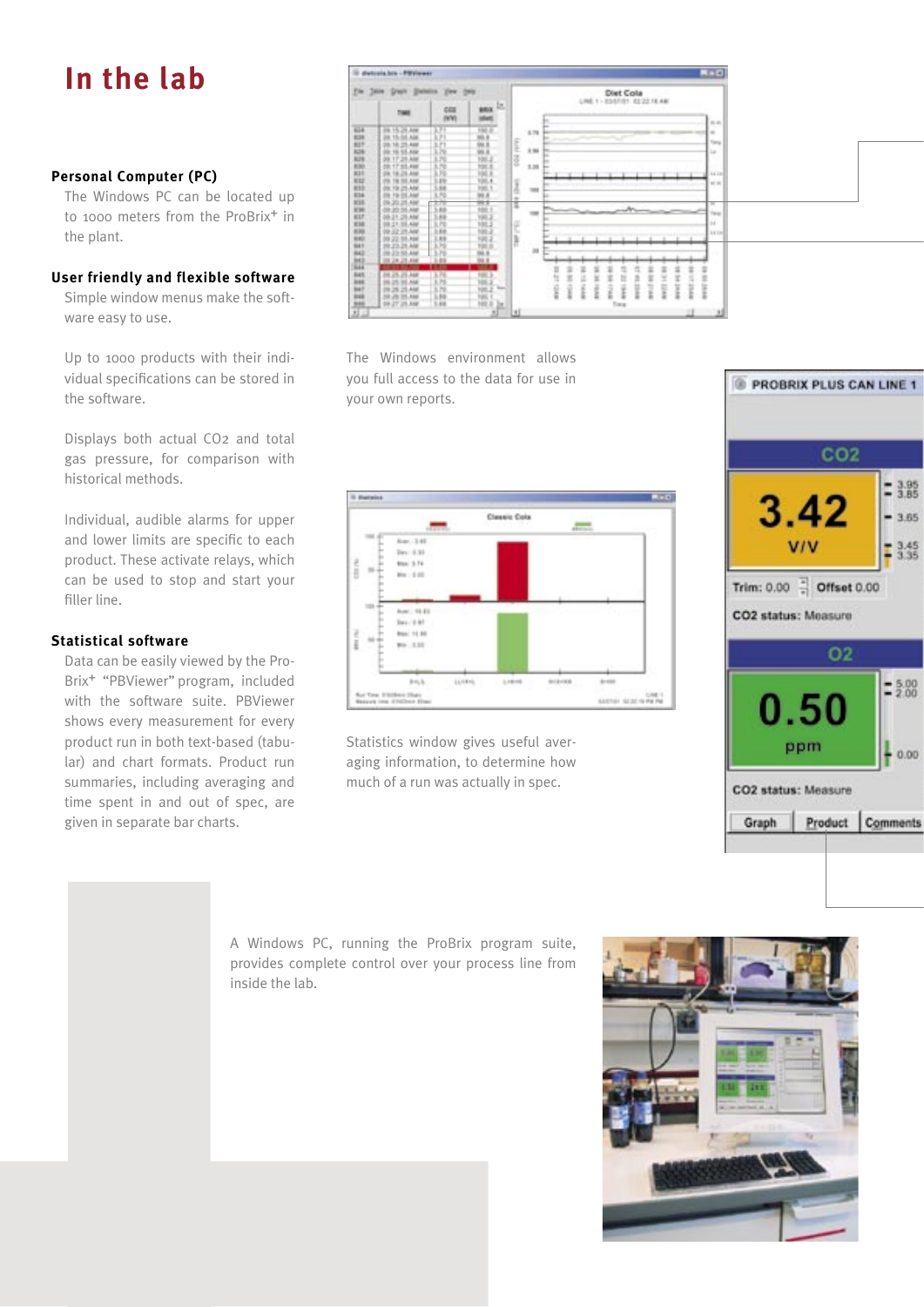PBViewer screen shows tabular data for every measurement and alarm condition in fifteen- second intervals.

Line chart for historical perspective on the product run. Zoom in or out, and click on a particular line segment for even more details.





in the

All product run files are clearly named and easily accessible from within Windows Explorer.



A product modification window allows a full range of user-specified limits including upper/lower alarms and units of measurement, for up to a thousand products.

|                                | Product n'16 Teat line 1 |                 |      |
|--------------------------------|--------------------------|-----------------|------|
|                                | cos                      | <b>Britt</b>    | $-1$ |
| <b>Units</b>                   | ging in water            | $+1$ Bris<br>÷т |      |
| <b>Cilliant</b>                | 3-24                     | 1.00            |      |
| 99.799                         | 10.06                    | 18.89           |      |
| High                           | 8.06                     | 8.00            |      |
| Timpet                         | 1.04                     | 8.00            |      |
| Low.                           | 1.84                     | 1.05            |      |
| Link (Low)                     | 5.38                     | 6.00            |      |
| <b>Binder</b><br><b>Higher</b> |                          | California      |      |
|                                | Skip :                   | Record          | $-1$ |